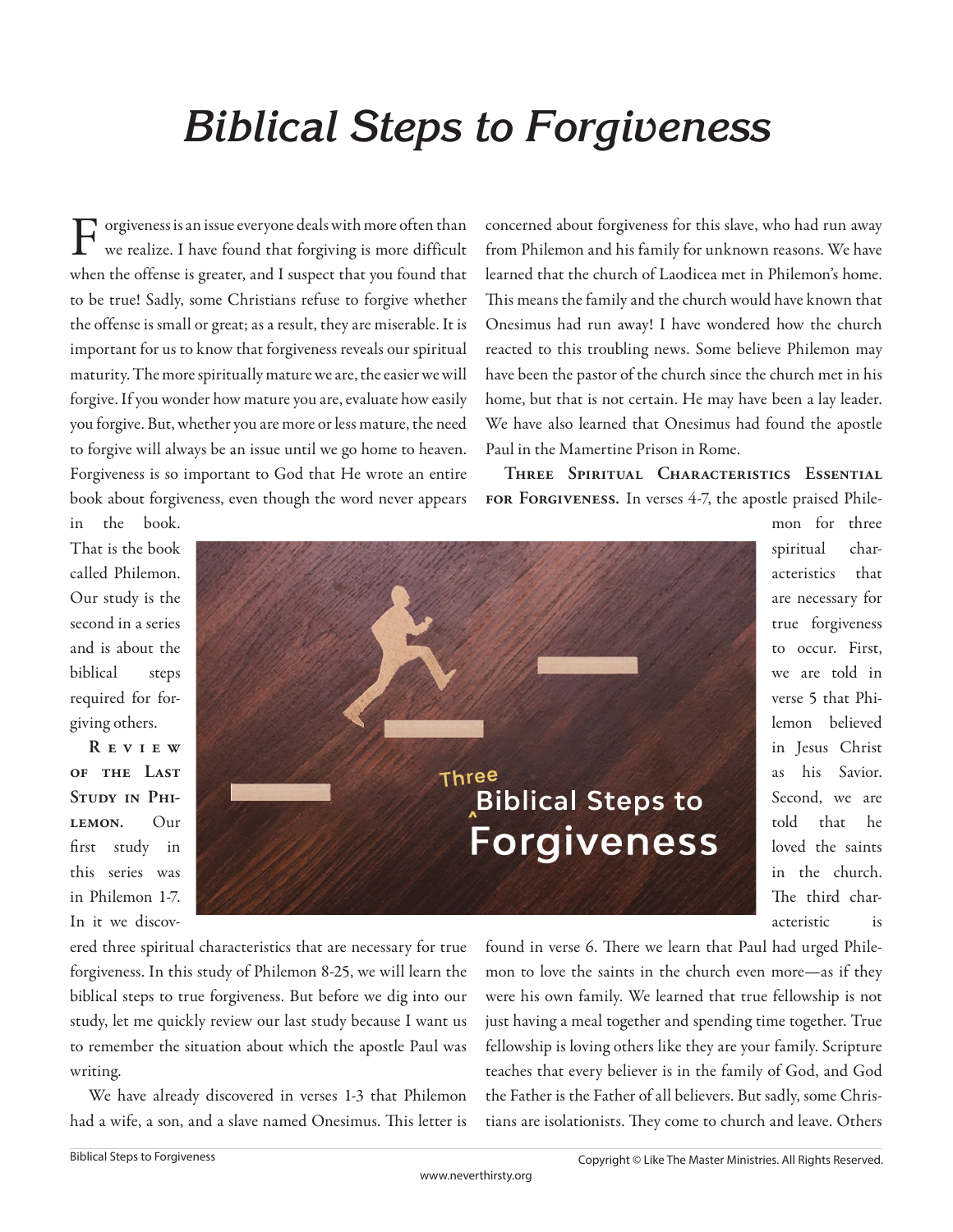come to church, do their assigned ministry, but do not reach out beyond those connected to their ministries. Yet, they feel good about themselves because they are serving Jesus. They act like they are not family members. Apparently, Philemon had the same problem. The church met in his home, yet, he was not building relationships with all the saints! So, Paul urged Philemon to give himself greatly to building relationships in the body of Christ.

PAUL'S RELATIONSHIP WITH PHILEMON. Our study today starts with Philemon 8-9. The verses read,

Therefore, though I have enough confidence in Christ to order **you to do what is proper, yet for love's sake I rather appeal to you — since I am such a person as Paul, the aged, and now also a prisoner of Christ Jesus — Philemon 8-9 (NASB)**

When Paul said that he had enough confidence in Christ to order Philemon, the Greek word Paul used for confidence is parresia, which literally means "bold" or "open." That is, Paul said he was so bold that he would not have any difficulty commanding Philemon to do what is "fitting," but he wanted to appeal to Philemon for "love's sake" instead. Now we will have to wait until verse 17 to learn what Paul means by "love's sake."

Next, Paul gave Philemon three reasons for appealing to him instead of commanding him. First, Paul said he was an apostle. Second, Paul said he was an older man. We believe that Paul was about sixty years old at this time. Third, Paul was a prisoner of Christ Jesus. Now any one of these three would have been sufficient to motivate Philemon to do "what was proper." But why did Paul add these comments? Was Paul applying pressure to Philemon to motivate him to obey? Was Paul trying to get Philemon to do something that he did not want to do? I do not think so. Paul was just listing several possible wrong motivations that might have moved Philemon to action. I believe that Paul did not want Philemon to simply do "what was considered to be proper" because of any of those three facts. Paul wanted Philemon to act out of a heart of love. Paul was saying do what is proper for the right reason — for the sake of love!

PAUL'S RELATIONSHIP WITH ONESIMUS. Starting with verse 10, Paul now shares some important facts about Onesimus. Paul is getting ready to make his request that Philemon forgive his runaway slave. So, he finally mentions Onesimus in verses 10-11. He says,

**I appeal to you for my child Onesimus, whom I have begotten in my imprisonment, who formerly was useless to you, but now is useful both to you and to me. Philemon 10-11 (NASB)**

Paul may have surprised Philemon when he mentioned Onesimus' name. If so, we can imagine the wide range of emotions that Philemon may have felt when he read this letter. We do not know how he responded. Maybe Philemon rejoiced that he now knew that Onesimus was in Rome with Paul. Maybe Philemon thought that Paul would order his slave to return home. It is also possible that Philemon may have begun to wonder if Onesimus had criticized him. The slave ran away for some reason. I think Philemon may have begun to wonder why Paul was writing this letter.

Next, we need to notice that Paul called Onesimus "my child." With those words Philemon learned that God had used Paul to present the gospel of Jesus Christ, and Onesimus had responded by believing in Jesus as his Savior. That is why Paul called him "my child." Paul was his spiritual father.

When Paul said that Onesimus was "formerly . . . useless," he could have meant that Onesimus had been a lazy or a problem slave. Maybe Onesimus had been an unhappy slave who constantly complained and was not very productive. We do not know the specifics of what Paul meant, but whatever Paul meant, Onesimus had been transformed. Onesimus was now useful. I would imagine that Paul had taught him that Christians are to serve their masters or employers for the Lord's sake (Ephesians 6:5-6; Colossians 3:22; 1 Timothy 6:1). What is clear is that Paul wanted Philemon to know that Onesimus had a different heart attitude toward Philemon and his family. Onesimus had been transformed by the Holy Spirit!

PAUL'S LOVE FOR ONESIMUS. In verse 12, Paul revealed that he, himself, loved Onesimus.

**I have sent him back to you in person, that is, sending my very heart, whom I wished to keep with me, so that on your behalf he might minister to me in my imprisonment for the gospel; but**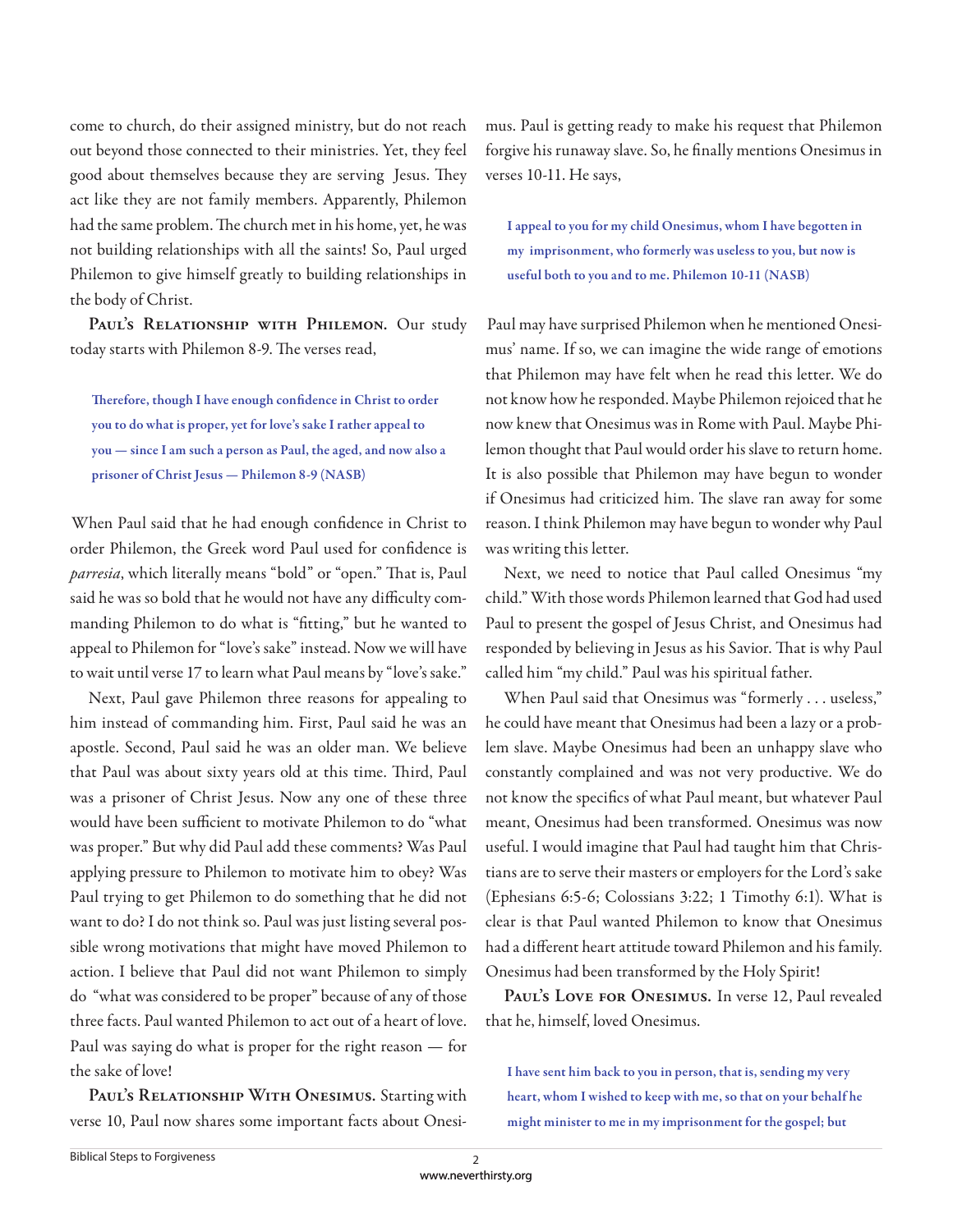**without your consent I did not want to do anything, so that your**  goodness would not be, in effect, by compulsion but of your own **free will. Philemon 12-14 (NASB)**

Here Paul said that he had sent Onesimus back to Philemon, even though Paul wanted for him to stay in Rome. When Paul sent Onesimus back to Philemon, he felt like he was like sending his own heart. Paul was very emotional when he wrote these words. The Greek word that Paul used for "very heart" is *splanchnon*. It literally means "bowels" or "entrails." It is the word the Jews used to express a deep emotion for someone. So Paul said that he was sending back his "bowels" — this was a difficult act. Yet, he sent Onesimus back anyway because Paul wanted Philemon to act by his "own free will." Paul wanted Philemon's act of "goodness" or act of love to be by his own choice. Philemon must want to do that!

**Great Importance of Forgiveness.** Now I am sure that someone might think that Paul made a grave mistake by sending this runaway slave back. They might argue that Paul should have kept the runaway slave and rebuked Philemon for even having a slave. But such thinking reveals that they missed four important points.

First, slavery in the Roman Empire was different than the abusive slavery that occurred in the United States and other countries in more recent centuries. By the time of the New Testament, slaves were born into slavery and Rome was no longer acquiring slaves by warfare. The attitude towards slaves was changing. Slaves were "often better than freemen."<sup>1</sup> "Many could be doctors, musicians, teachers, artists, librarians and accountants."<sup>2</sup> "By the first century, freedom from slavery could be purchased, owners granted an inheritance to their slaves, and slaves could be freed after seven to twenty years. When an owner died, slaves were frequently set free.<sup>3</sup>" Slavery in the Roman Empire, during the New Testament era, was very different from what usually comes to mind.

The second point is that the gospel is not intended to transform cultures, but the hearts of men and women. Yet, when

3. Ibid.

Biblical Steps to Forgiveness

hearts are transformed, a culture may change! Some Christian ministries have failed to understand that. So, they try to impose biblical morality on the culture. Every time this is attempted, unbelievers respond in anger. Then the gospel becomes more offensive, but not because of Christ. It is more offensive because ungodly people do not want to be forced to be godly. If Paul and the apostles had attempted to impose biblical standards on the Roman Empire, the result would have been devastating. The empire was already in an uproar with them due to the preaching of the gospel.

The third point is that Philemon could have refused to return, but he did not refuse. He returned. The fourth point is that Onesimus went back because a correct response, forgiveness, was more important than freedom. This letter demonstrates the very great importance of forgiveness. Forgiveness was so important that Onesimus left Rome, Italy and went to Colossae in Asia Minor without knowing how his master would respond.

**Divine Perspective About Onesimus' Behavior.**  Then Paul gave Philemon a divine perspective about Onesimus. He said in verses 15-16,

**For perhaps he was for this reason separated from you for a while, that you would have him back forever, no longer as a slave, but more than a slave, a beloved brother, especially to me, but how**  much more to you, both in the flesh and in the Lord. Philemon **15-16 (NASB)**

Paul's point is that God may have allowed or orchestrated events so that Onesimus could run away in order for Philemon to grow in his Christian walk. This means that if Philemon was offended in any way, he should have considered that perhaps God wanted this to happen. The same is true for us today. When we are offended, we should quickly realize that God is in control. We should realize that even offenses are a growth opportunity. It is a test of our love for the other saints and of our spiritual maturity. Onesimus was now a Christian. His salvation was worth everything that happened.

**First Step — Forgiveness is a Choice.** In the next three verses Paul now appeals to Philemon to forgive Onesimus. There are three important steps to biblical forgiveness

<sup>1.</sup> John MacArthur. Colossians & Philemon. The MacArthur New Testament Commentary. Moddy Press. 1992. p. 205.

<sup>2.</sup> Ibid.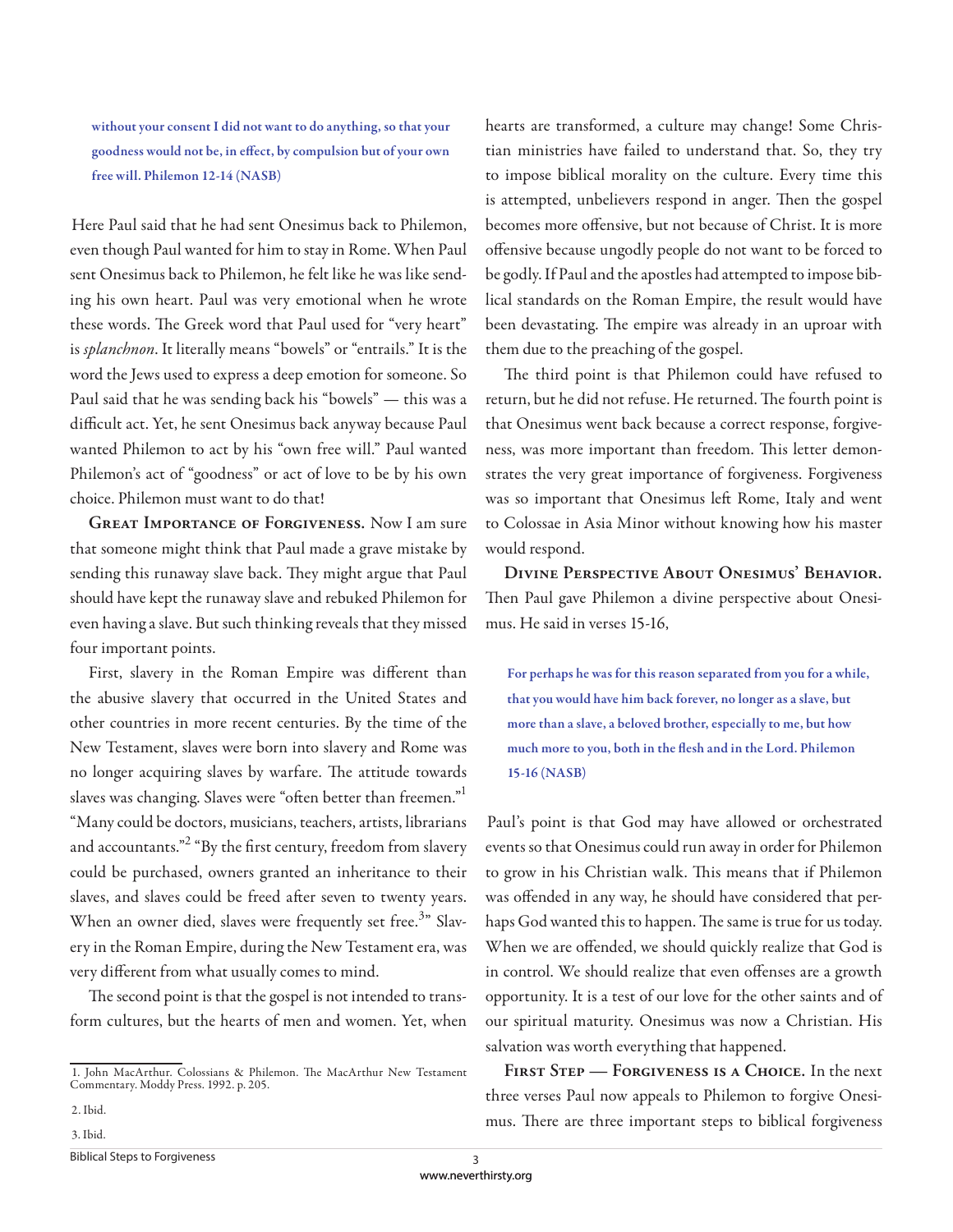that we need to notice. The first step is found in verse 17.

# **If then you regard me a partner, accept him as you would me. Philemon 17 (NASB)**

The Greek grammar indicates that the answer to Paul's question, "If then you regard me a partner" is, "Yes!" They had a close relationship. When Paul said "accept him as you would me," he meant that Philemon should love and respect Onesimus just as he did Paul. Paul was urging Philemon to forgive Onesimus. Paul knew that because of their relationship, Philemon would forgive Paul. That reminds us of 1 Peter 4:8, which says,

#### **. . . love covers a multitude of sins. 1 Peter 4:8 (NASB)**

I have found that when we love others, we forgive them quickly. That is Paul's point. He was to forgive Onesimus as he would Paul. Pardon the offense!

Now, notice that Paul did not tell Philemon to write a strong or angry letter to Onesimus about how Onesimus had hurt Philemon. I knew a man who once counseled a believer to share his hurt feelings with someone who had offended him. That was supposed to result in forgiveness when the other person felt guilty. But Paul did not urge him to do that. Nor did Paul urge Philemon to wait for Onesimus to repent and cry. Notice what Paul did. He appealed to Philemon to choose to forgive. Just as he said earlier, Paul appealed to Philemon's free will to "accept him." He appealed to his mind and not his feelings. Unfortunately, we tend to think with our emotions. We do not feel like forgiving and so we don't. But Paul's point is that we must decide to forgive with our minds. This reveals the first biblical step to forgiveness is a choice. Forgiveness is not the absence of an emotion, but a decision of the will.

Matthew 18:21-22 also teaches us that forgiveness is a choice. In this passage we are told that Peter asked Jesus how many times he should forgive someone. It is obvious that he thought forgiving a person seven times was wonderful, but Jesus said Peter should be willing to forgive seventy times seven or four hundred and ninety times! Usually, we become excited about forgiving so many times, but we miss the obvious. Jesus is appealing to our minds to choose to forgive. He is not appealing to our hurting emotions that want revenge! You see, forgiveness is a choice!

In Colossians 3:12-13, believers are told,

**So, as those who have been chosen of God, holy and beloved, put on a heart of compassion, kindness, humility, gentleness and patience; bearing with one another, and forgiving each other, whoever has a complaint against anyone; just as the Lord forgave you, so also should you. Colossians 3:12-13 (NASB)**

The NASB is not the best translation. The ESV is more accurate. It says, "as the Lord has forgiven you, so you also must forgive." Notice that Christians must forgive. This means if we choose to not forgive we have sinned. Since Christ forgave us, it is unthinkable that a Christian will not forgive! Christians must choose to forgive!

**Second Step — Forgiveness Must Be Without**  CONDITIONS. The second step to forgiveness is given in Philemon 18-19. It says,

**But if he has wronged you in any way or owes you anything, charge that to my account; I, Paul, am writing this with my own hand, I will repay it (not to mention to you that you owe to me even your own self as well). Philemon 18-19 (NASB)**

Here Paul urged Philemon to forgive Onesimus without any conditions. Paul said, "If he has wronged you in any way . . . charge that to my account." Again, the Greek grammar assumes the answer to the "if" question is "Yes!" That is, Onesimus did wrong Philemon and his family in some way, but we are not told what he did. Then Paul urges Philemon to forgive him for whatever he did. This is in sharp contrast to what occurs in the hearts of some Christians. Because of hurt feelings, some pray that God will hurt the offender in some way.

I want to quickly add that some teach that if you have been offended then you should wait for the offender to come to you, repent, and beg for your forgiveness. They quote Matthew 18:15 which says,

**If your brother sins against you, go and tell him his fault . . . Mat-**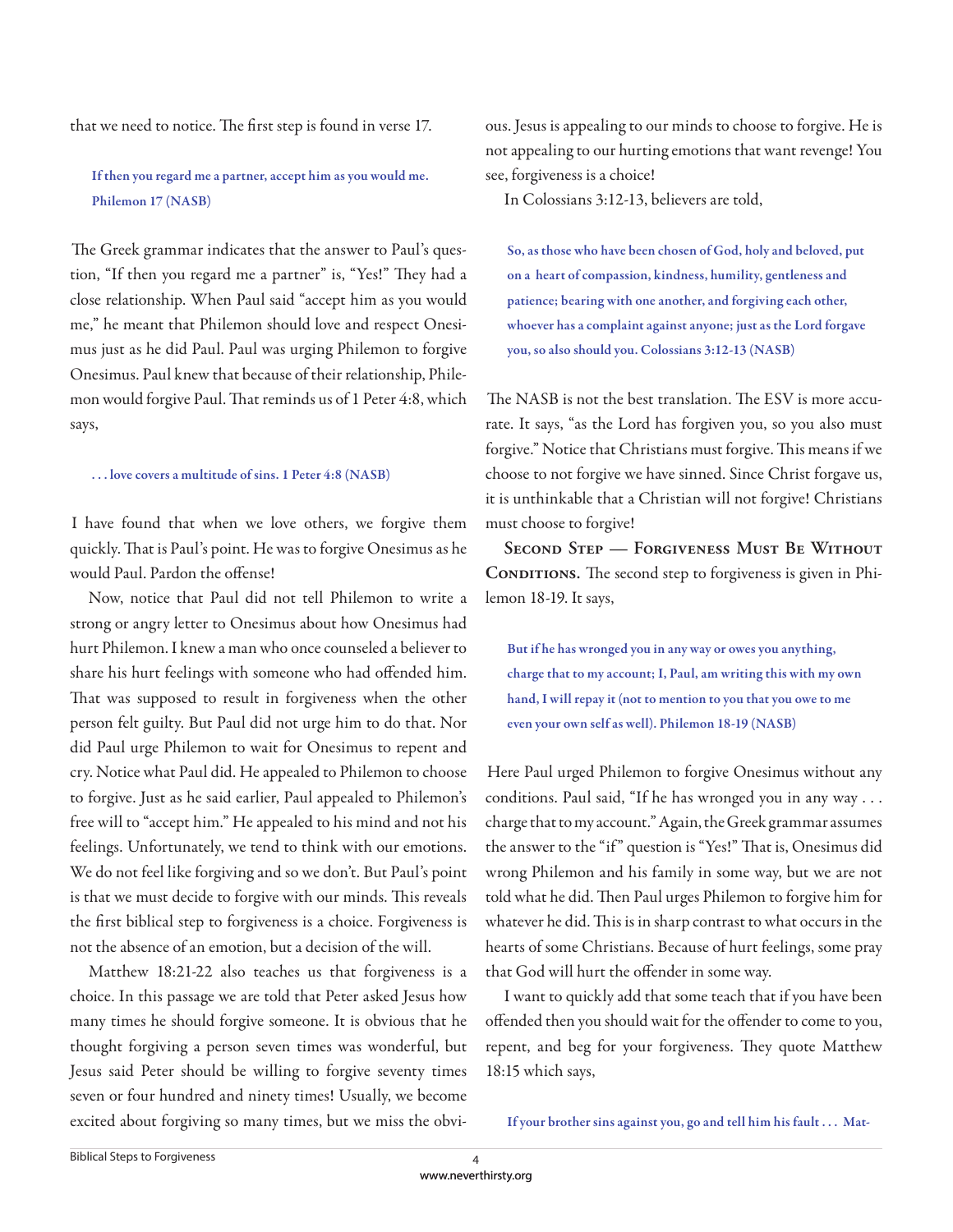## **thew 18:15 (NASB)**

But they miss the fact that the words "against you" are not in the best manuscripts and, therefore, they should not exist in our Bibles. Further, Matthew 18:15-18 is actually about church discipline — how to help someone caught in a habit of sin. It is not teaching us to confront someone and urge them to repent and beg for our forgiveness. Confronting people is a form of revenge, unless it is part of church discipline.

When Paul said, "I will repay it, and not Onesimus" he made the point that Philemon must forgive Onesimus fully and completely. This gives us the second step to forgiveness which is that forgiveness must be without conditions.

In Matthew 5:39-44 Jesus gives us the same principle. He said,

**But I say to you, do not resist an evil person; but whoever slaps you on your right cheek, turn the other to him also. If anyone wants to sue you and take your shirt, let him have your coat also. Whoever forces you to go one mile, go with him two. Give to him who asks of you, and do not turn away from him who wants to borrow from you. You have heard that it was said, 'YOU SHALL LOVE YOUR NEIGHBOR and hate your enemy.' But I say to you, love your enemies and pray for those who persecute you . . . " Matthew 5:39-44 (NASB)**

The immediate principle is that we are not to seek revenge. Instead of revenge, we are to love even an evil person. Jesus emphasized love, because it leads to forgiveness. Forgiveness is the proof that love exists within the heart. That is why Paul praised Philemon for his love of the saints and then challenged him to seek a closer love relationship with them. He needed to love Philemon because he was part of the family of God—the saints.

**Third Step — Forgiveness is an Act of Love for CHRIST'S SAKE.** The third step of forgiveness is in verse 20.

Yes, brother, let me benefit from you in the Lord; refresh my heart **in Christ. Philemon 20 (NASB)**

Then Paul added that Philemon was to forgive for Christ's

sake. Unfortunately, many Christians have accepted the secular world's motivation for forgiving others. The world says forgiveness will keep you out of the psychiatric hospital. Or, we are to forgive for our own happiness, so that we feel better, or so we can sleep at night.

**Someone has said that, "Causing an injury puts you below your enemy; revenging an injury makes you even with him; forgiving an injury sets you above him."** <sup>4</sup>

But that statement appeals to our pride. Sadly, Christians have accepted these as good reasons to forgive, but you cannot find any of these in Scripture. We need to see that Paul has given Christians the real reason to forgive, and he has done it twice. We are to forgive because of love for Christ's sake. This gives us the third step in forgiveness. Forgiveness is an act of love for Christ's sake.

Do you remember what Jesus said during the final moments of His death on the cross? Listen to His words in Luke 23:34,

**But Jesus was saying, "Father, forgive them; for they do not know what they are doing." Luke 23:34 (NASB)**

Now ask yourself, what was the crowd, the Pharisees, and the soldiers doing when Jesus was on the cross? The answer is they were cheering His death. They were not repenting or apologizing. They were not sorry or remorseful. Yet Jesus said, "Father, forgive them." When Jesus forgave them, He proved that He loved them. He did not require any response from the offender. In Acts 7:59-60, we are told that Stephen, the first martyr, did the same thing while the religious leaders were stoning him. This helps us understand that forgiveness between individuals in this life is a choice. It does not matter what they did or are doing to us. Thirdly, as an act of love, Christians must forgive because Jesus did.

I rejoice that God has given us the book of Philemon. It is an example of the spiritual characteristics necessary for forgiveness and the biblical steps about how to forgive. I think Ephesians 4:31-32 summarizes it well. It says,

<sup>4.</sup> F. W. Borcham. The Other Side of the Hill. Epworth Press. 1917. p. 240.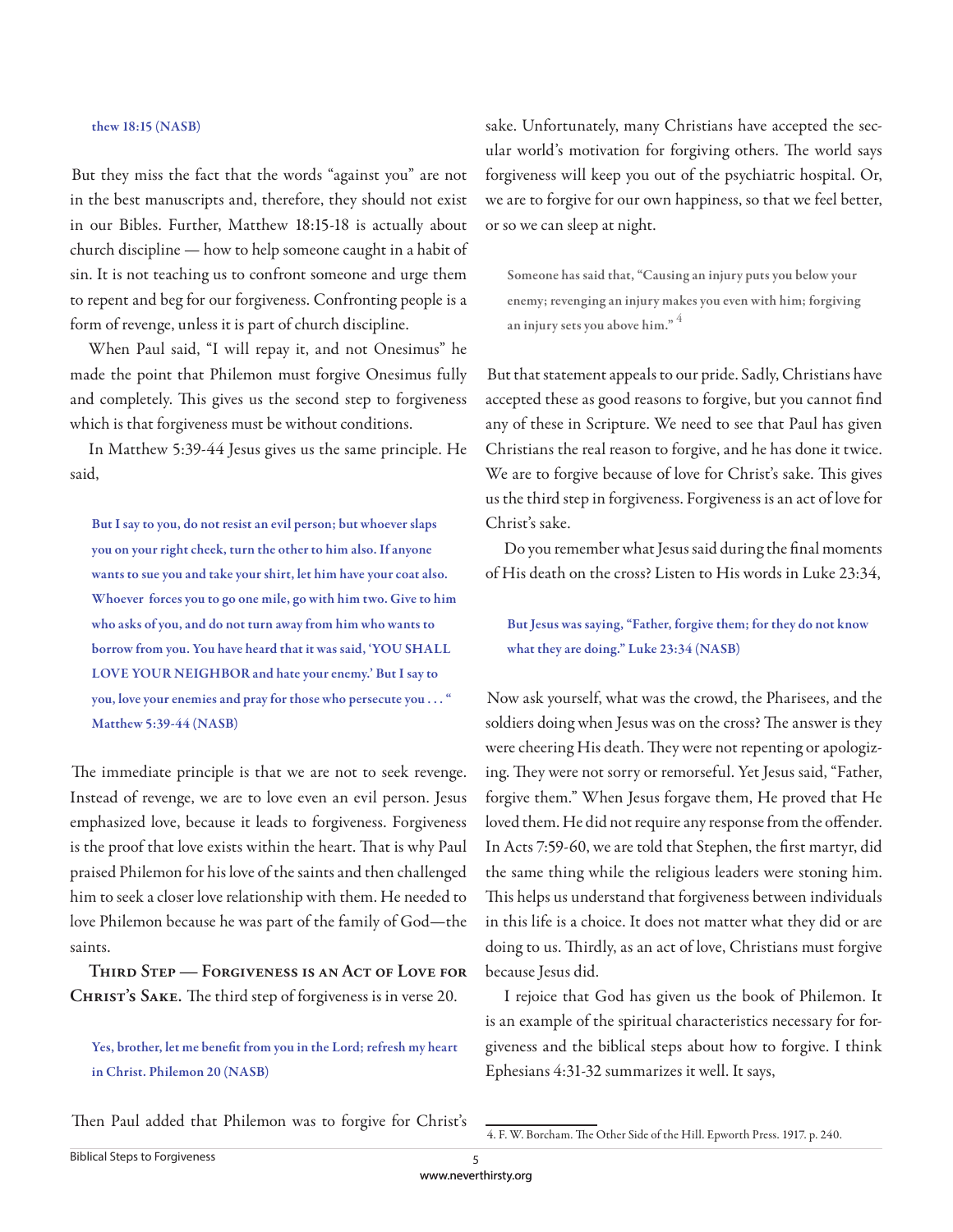**Let all bitterness and wrath and anger and clamor and slander be put away from you, along with all malice. Be kind to one another, tenderhearted, forgiving one another, as God in Christ forgave you. Ephesians 4:31-32 (NASB)**

There is no room for a lack of forgiveness by a Christian.

**Conclusion.** Verses 21-25 close the book of Philemon. Paul wrote,

Confident of your obedience, I write to you, knowing that you **will do even more than I say. At the same time, prepare a guest room for me, for I am hoping that through your prayers I will be graciously given to you. Epaphras, my fellow prisoner in Christ Jesus, sends greetings to you, and so do Mark, Aristarchus,**  Demas, and Luke, my fellow workers. The grace of the Lord Jesus **Christ be with your spirit. Philemon 21-25 (NASB)**

These closing words are warm and reveal Philemon and Paul had a personal relationship. But what is missing is that we are not told in so many words that Philemon forgave Onesimus. But I believe that Paul gave us the answer when he told Philemon that he was "Confident of your obedience . . . knowing that you will do even more than I say." Philemon would forgive Onesimus. There is another reason why we believe Philemon forgave Onesimus. It is found in the Epistle of Ignatius to the Ephesians, which was written by the early church fathers (A.D. 30-107). In his letter Ignatius referred to Onesimus as the pastor of that church.<sup>5</sup> We believe that this is the same Onesimus mentioned in the book of Philemon since he would have been a pastor about thirty to forty years later after John. This is a glowing testimony to Philemon's decision to forgive unconditionally as an act of love for Christ's sake. With time the emotional hurt will disappear as we walk in the Spirit because the fruit of the Spirit is love, joy and peace.

I would like to add that if you are struggling with forgiveness, start by confessing your lack of forgiveness as a sin. Then ask God to help you love that person and to fill you with the Holy Spirit. Then thank God for answering your prayer.

I would like to conclude with a true life story from the life

of the missionary, Rosalind Goforth.

**In her autobiographical book, Climbing, missionary Rosalind Goforth tells of the internal rage she harbored against someone who had greatly harmed her and her husband, Jonathan. It was**  a serious injury which the couple would never afterward talk about, but while Jonathan seemed to easily forgive the offender, **Rosalind refused to do so.** 

**For more than a year, she would not talk to nor recognize that person who lived near them on their missionary station in China; four years passed and the matter remained unresolved and, to an extent, forgotten.** 

**One day the Goforths were traveling by train to a religious meeting elsewhere in China. For months, Rosalind had felt a lack of power in her Christian life and ministry, and in her train**  compartment she bowed her head and cried to God to be filled **with the Holy Spirit.** 

**Unmistakably clear came the Inner Voice, "Write to (the one toward whom I felt hatred and unforgiveness) and ask forgiveness for the way you have treated him." My whole soul cried out "Never!" Again I prayed as before, and again the Inner Voice spoke clearly as before. Again I cried out in my heart, "Never; never. I will never forgive him!" When for the third time this was repeated, I jumped to my feet and said to myself, "I'll give it all up, for I'll never, never forgive!"** 

**One day aft erward, Rosalind was reading to the children from Pilgrim's Progress. It was the passage in which a man in a cage moans, "I have grieved the Spirit, and He is gone: I have provoked God to anger, and He has left me." Instantly a terrible conviction came upon her, and for two days and nights she felt in terrible despair.** 

**Finally, talking late at night with a fellow missionary, a young widower, she burst into sobs and told him the whole story. "But Mrs. Goforth," he said, "are you willing to write the letter?"**

**At length she replied, "Yes."**

<sup>5. 5</sup> Ignatius. The Epistle of Ignatius to the Ephesus. Chapter 1. Ante-Nicene Fathers. Hendrickson. 1995. vol. 1, p. 49. Also, The Second Epistle of Ignatius to the Ephesus. Chapter 1. Ante-Nicene Fathers. Hendrickson. 1995. vol. 1, p. 101.